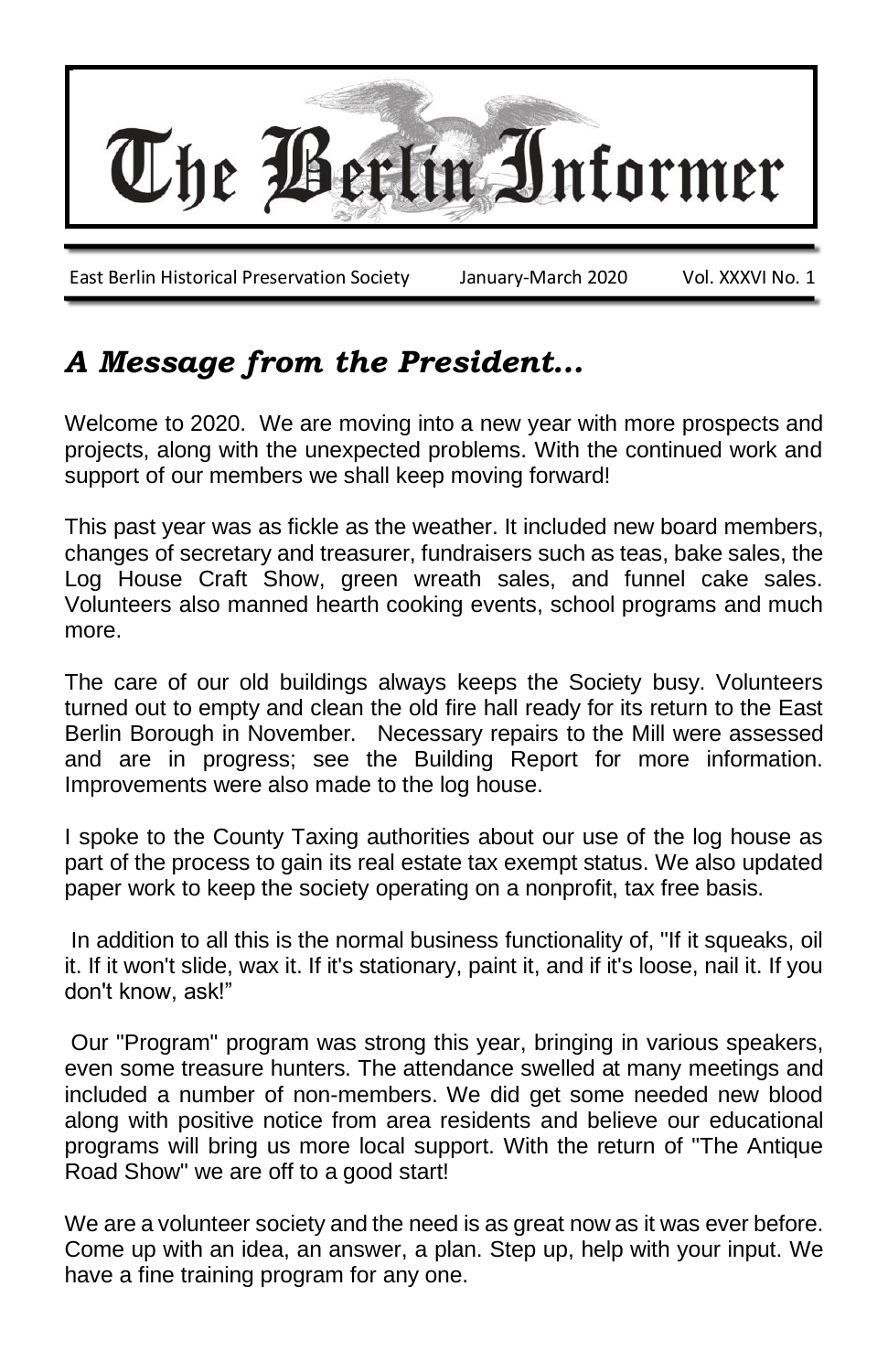**In closing, I want to remind all of us that this is a time to remember those who have passed on this past year and also their families.**

Your president, Richard Fox

### **Meet the New Board Members:**

**Rick Barrick** lives in Westminster, MD, with wife Debbie. He served in the U.S. Marine Corps and is a retired heavy equipment operator. He is currently a chair seat weaver working with cane, rush and splint. Rick is interested in history, mainly the Revolutionary and Civil War periods, and volunteers at the Carroll County Farm Museum and Carroll County Historical Society as a docent and chair caning demonstrator for school tours.

**Winni Flynn** attended Syracuse University and SUNY Buffalo, earning degrees in finance and accounting, also a second major in architectural design. JATC Apprenticeship, 30 years Journeyman Carpenter. Winni is a licensed general contractor and worked 23 years as Construction Superintendent for Russell Construction- big box retail.

Passions include farming, landscaping, building cabinets, energy efficient buildings, colonial garb and quilts. Winni loves old Studebakers (they have 2) and has been amazed to find herself settled right in East Berlin where the Studebaker family started out in America.

"I am especially interested in our predecessors' folkways, how they worked and dressed and ate, and how they survived and socialized; their handicrafts and what their lives were like. Exploring how they lived and how they made things is fascinating to me."

**Luke Miller** is a long time East Berlin resident and contractor who has worked to restore a number of local buildings and has a wide interest in early Pennsylvania architecture.

| <b>The Berlin Informer</b>                                                                                                                                                                                                                                                    |                 |                                    |  |  |  |
|-------------------------------------------------------------------------------------------------------------------------------------------------------------------------------------------------------------------------------------------------------------------------------|-----------------|------------------------------------|--|--|--|
| Published 4 times a year by the East Berlin Historical Preservation Society and provided to society members as a benefit of<br>their support. All materials are Copyright of the East Berlin Historical Preservation Society and may not be reproduced<br>without permission. |                 |                                    |  |  |  |
| E.B.H.P.S.                                                                                                                                                                                                                                                                    |                 |                                    |  |  |  |
| 332 West King St.                                                                                                                                                                                                                                                             | www.ebhpspa.org | <b>Editor/Publisher- Bev Jadus</b> |  |  |  |
| P.O. Box 73                                                                                                                                                                                                                                                                   | 717-259-0822    | baj12@verizon.net                  |  |  |  |
|                                                                                                                                                                                                                                                                               |                 |                                    |  |  |  |
|                                                                                                                                                                                                                                                                               |                 |                                    |  |  |  |
|                                                                                                                                                                                                                                                                               |                 |                                    |  |  |  |
|                                                                                                                                                                                                                                                                               |                 |                                    |  |  |  |

**Greenbacks and Gold Coins**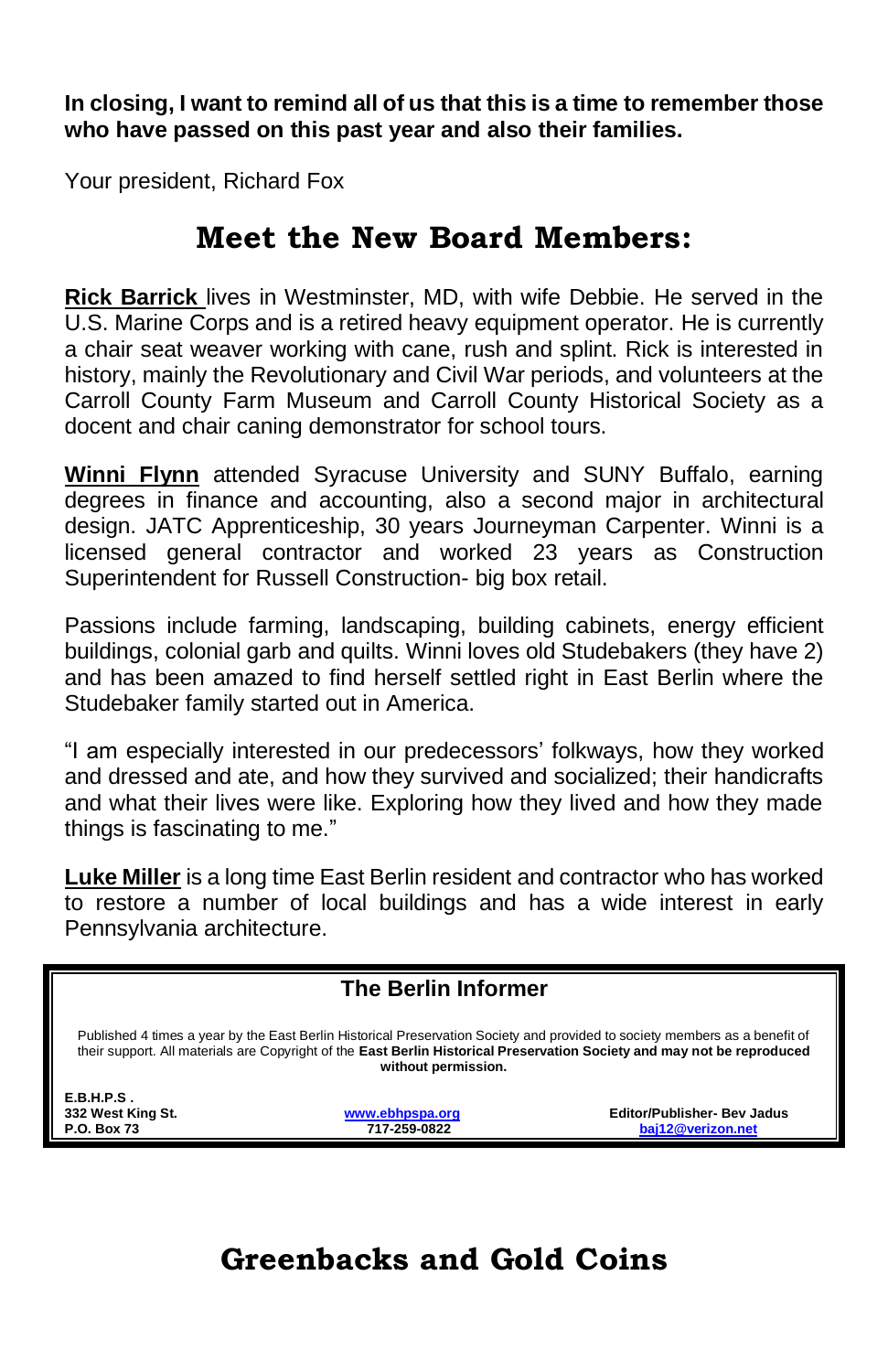This year's Adams County Community Foundation Giving Spree annual day of giving on November 7 raised \$1.24 million dollars for the eighty-five participating non-profits. For the third consecutive year, the East Berlin Historical Preservation Society was a participant.

As a result of our outreach and donor generosity**, EBHPS received a grant check in the amount of \$3,201.04** which included donor gifts, a stretch pool percentage and Giving Spree redeemed gold coins. This is an increase of nearly \$1,000 in one year and a growing body of donors from fifteen to twentytwo.

With the continued support of the historical society membership, family, friends and community, the year of 2020 can expect an even larger return. We appreciate the support!

> Lucia Hrinyak Sharon O'Connell EBHPS Giving Spree Co-chairs

# **Membership**

As a reminder, your membership in the Society is based on a calendar year and your renewal is due by December 31 unless you pay for more than one year at a time. A copy of the 2020 membership form is included in this issue of the East Berlin Informer and a printable form is also available on our website: [www.ebhpspa.org.](http://www.ebhpspa.org/)

I am thanking each of you in advance for fully completing your form and sending it in with your payment. To continue receiving your Informer please renew soon.

Submitted by Mary Titzell

#### *Covert Operations Report:*

The following were spotted doing good things on the sly:

Dave Woodward and Jan Hoffman: placing flower baskets on the front of Red Men's Hall and watering them through the summer. Also seen decorating the front for Christmas!

Bill Powell and Dave Titzell: Mowing in the heat of the summer!

Richard Fox fixing anything that is broken or threatening to break.

*Coming up…*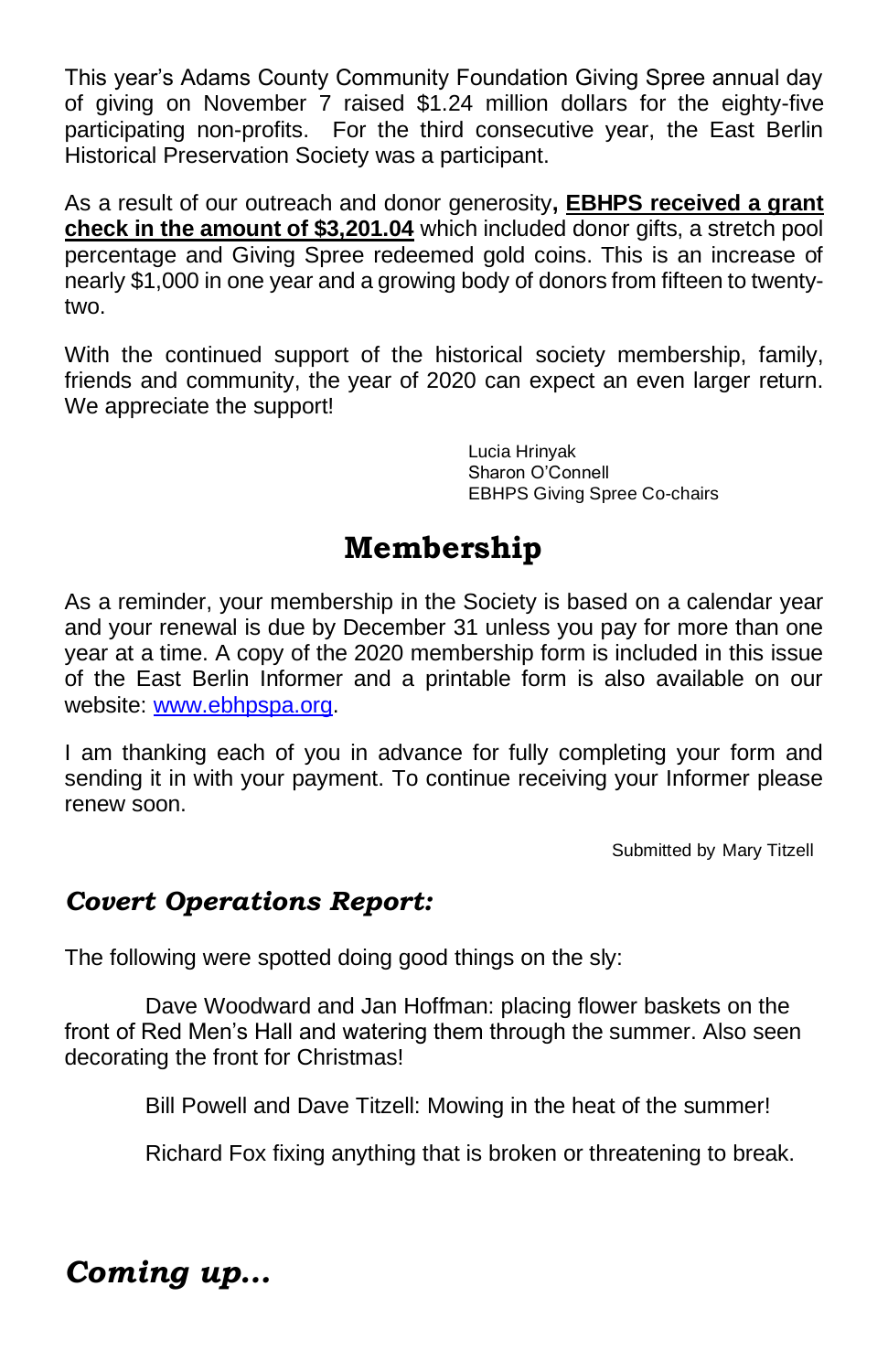## **The Antiques Road Show Returns**

Red Men's Hall, January 15, 7:30 p.m.

#### **We ARE the Program; Always a favorite…**

Some years have passed since the Society's last Antiques Road Show. Perhaps you recall the annual general meetings dedicated to our members and their antiques which were always accompanied by fascinating stories to engage the audience. By now you may have uncovered an overlooked antique in a dusty closet, a long unopened chest or outbuilding. Or you may have acquired a long sought after piece of history at an auction or a flea market. Consider sharing it and its story with others at the 2020 revival of the EBHPS Antiques Road Show.

#### **The Enigma Machine**

Red Men's Hall, March 18, 7:30 p.m.

Local resident, David Peters, will address the audience with an illustrated talk on the subject of the Enigma machine, a famous encryption machine used extensively by Nazi Germany to transmit coded messages. It was extremely difficult to crack the codes, giving the Germans a superior advantage over the Allies. Eventually, however, a British mathematician designed a machine which was able to successfully decode the encrypted messages.

#### **SPRING FUND RAISER! May 20, 2020**

#### **Author and professor Mike McGough will present a PowerPoint program:**

## "**The Johnstown Flood of 1889"**

 This program will require preregistration and an attendance fee for members and non members alike. More information will be forth coming in the next Informer and will also be placed on the EBHPS website and Facebook page in the near future.

Submitted by Sharon O'Connell

# **George F. Kennan: Diplomat, Historian, Neighbor and Friend**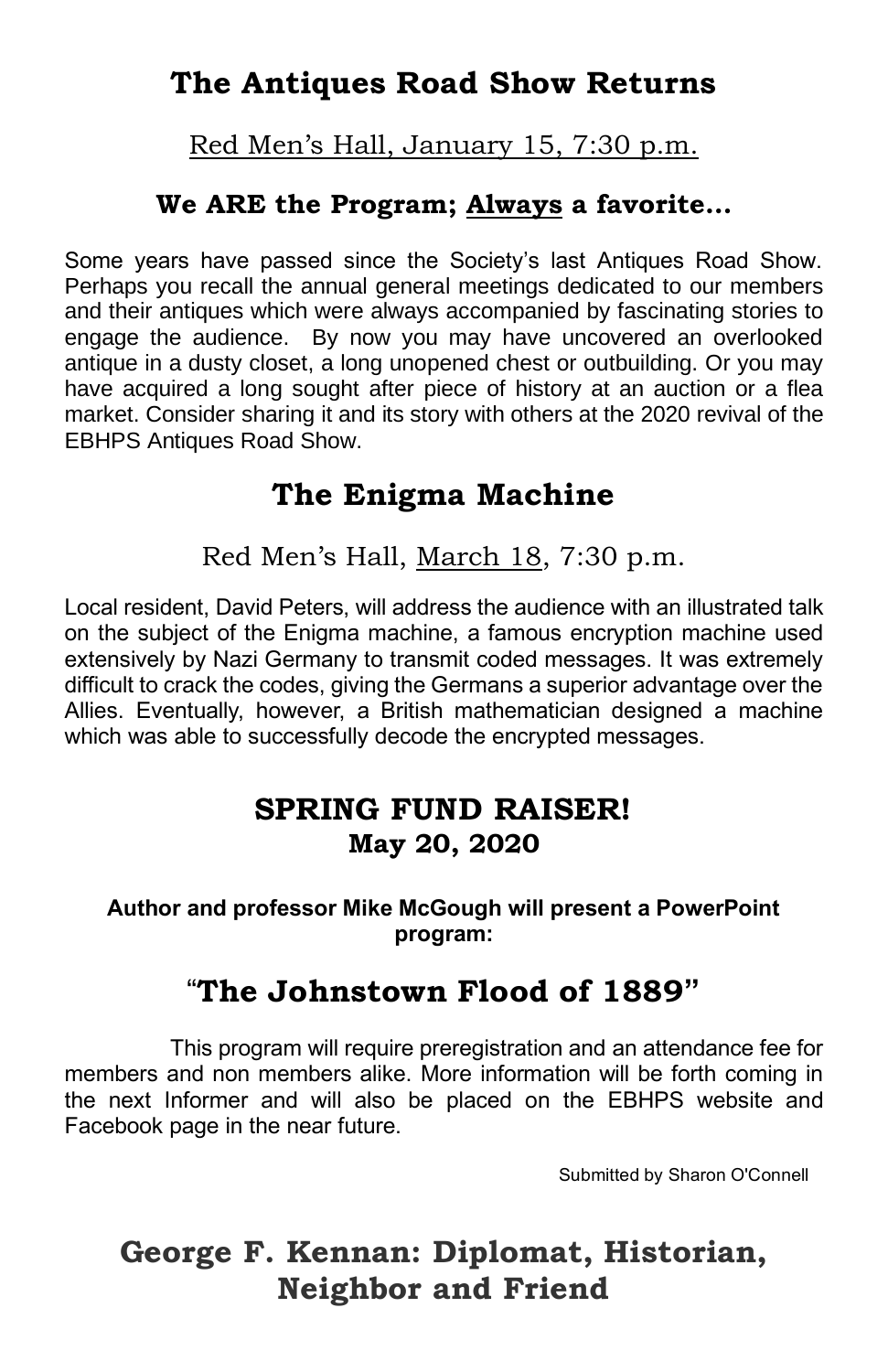Learn how East Berlin, PA, and East Berlin, Germany, share a common Cold War link, how East Berlin, PA, once sheltered the daughter of Joseph Stalin, and most importantly, learn about an unlikely friendship that spanned decades. Few men shaped the latter part of the 20th century, and the way the United States responded to the "Soviet threat", as much as George F. Kennan. The EBHPS will conduct an interview with one of the people who, as a young man, came to know Kennan when he purchased an area farm. While you may have heard of Kennan, and his connection to East Berlin, and perhaps read some of his books or the books written about him, you can now listen to someone who knew him well and can share some of the back-story.

# **Bylaws Approved**

The revised bylaws were approved unanimously by the members present at the November 20 general meeting. **THANK YOU** for attending and casting your ballot for this important issue and also for the election of the Executive Board. The new bylaws can be seen at www.ebhpspa.org.

# **Hearth Committee**

The hearth cookers gathered for the last time this year on October 27th and tried some new receipts as well as some that have become favorites. We had a pork roast cooked on a twisted string which turns the meat over the fire as it roasts. While we waited for the roast we busied ourselves making butternut squash soup, potatoe and onion pie, nice buns, turnips, fried onion rings and a plum tart. It's amazing what you can make in the hearth in cast iron and a reflector oven.

Submitted by Jane Fox

# HAPPY NEW YEAR TO ALL!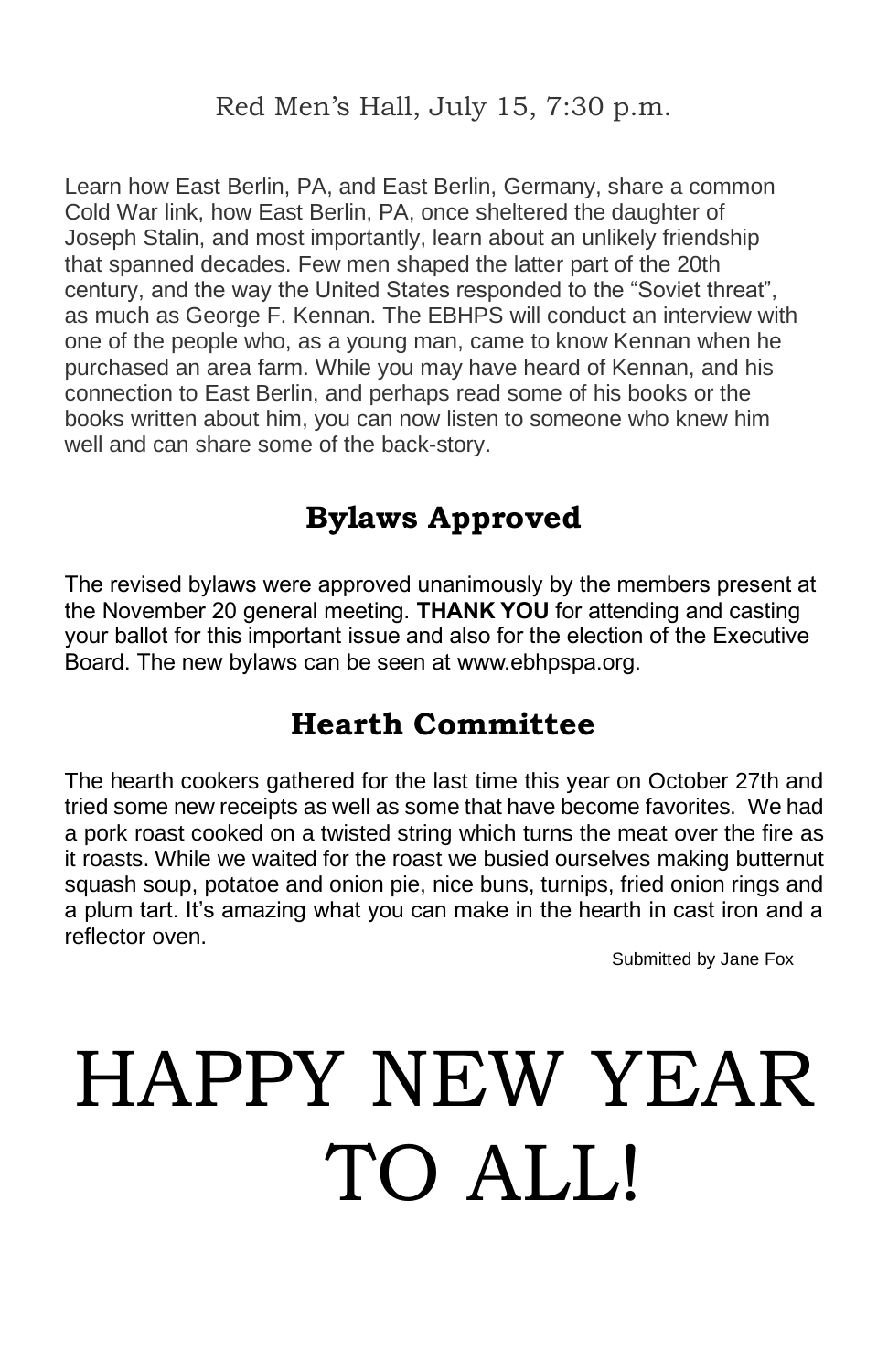

# **Log House Christmas Craft Show**

Another year, another great craft show! During the first two days we were blessed with beautiful weather and people lined up, waiting for us to flip the sign to "Open". The house was packed to

the brim with wonderful things. We had two new vendors this year and they were very welcome additions. The Society also added the sale of fresh green wreaths decorated by volunteers and chaired by Sue Hess. Also, there was a bake sale set up outside, chaired by Winni Flynn, and including hot beverages. These additions boosted our income substantially. Thank you to all who helped to make it a wonderful event.



Project Chair Sue Hess is shown hard at work on some of the twenty-five wreaths that were offered for sale this year. The wreaths were large and full, decorated with mostly natural materials by Sue, Mary Titzell, Jane Fox, Lucia Hrinyak, Winni Flynn, Bev Jadus, and others.

Don Becker's fine handcrafted and paint decorated wood frames and cupboards, a small sample of the wonderful things to be found at this special show.



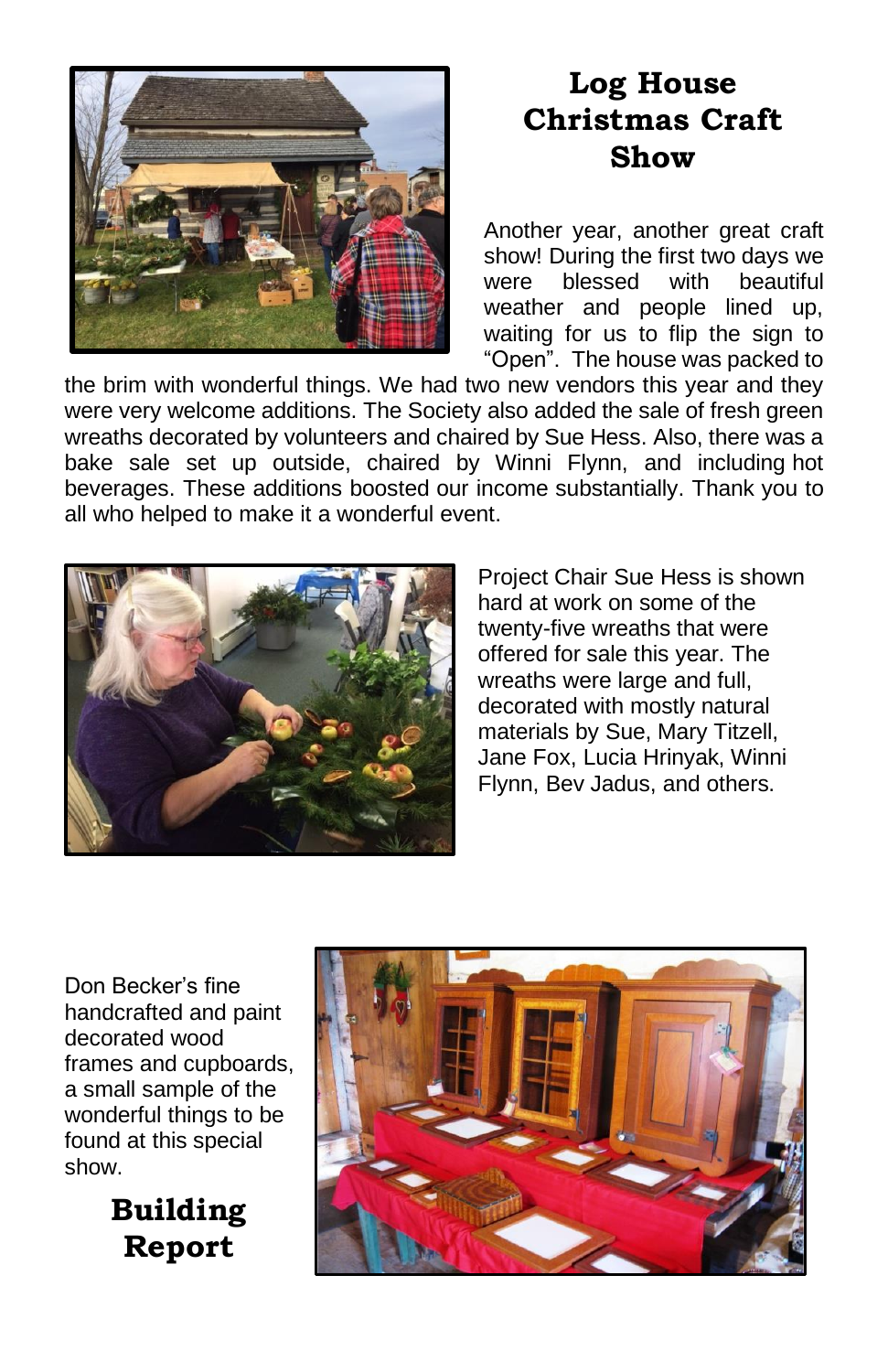

The board decided several months ago that trying to use member volunteers to install the new mill beam was too dangerous, considering the beam's weight (1700 lbs) and length (22 ft). The search was then on for qualified craftspeople who know how to work on an 18<sup>th</sup> century building. After identifying and meeting with multiple prospects and receiving bids, Tosten Enterprises – Barn

Restoration from Gettysburg was chosen for the job at \$10,368.00 and work has begun. Columns of large blocks are being constructed to support all the crossbeams before the old one is removed. The new beam is safely inside, awaiting its turn. As with all old buildings, poking at one thing usually uncovers another concern. This time it is the need to also replace one of the vertical posts which help to support the bug ridden one, an additional cost but necessary.

As you are likely aware, the care of the Liberty #1 Engine House has been returned to the owner, the borough. It is a wonderful building, but its needs have become so great in addition to other Society responsibilities that we can no longer preserve it. We are hoping that the borough will find a way to ensure it remains a part of East Berlin's heritage.

Submitted by Bill Powell



# **Homeless Problem Solved**

The early fire hose cart and the Stempel sodium bicarbonate/sulfuric acid extinguisher previously stored in the fire house are shown loaded for their journey to the Hanover Fire Museum, where they will be displayed on loan from EBHPS.

A pew from the old Church of the Upper Conewago has also found the best home possible,

back in the church where it can be enjoyed by the congregation again.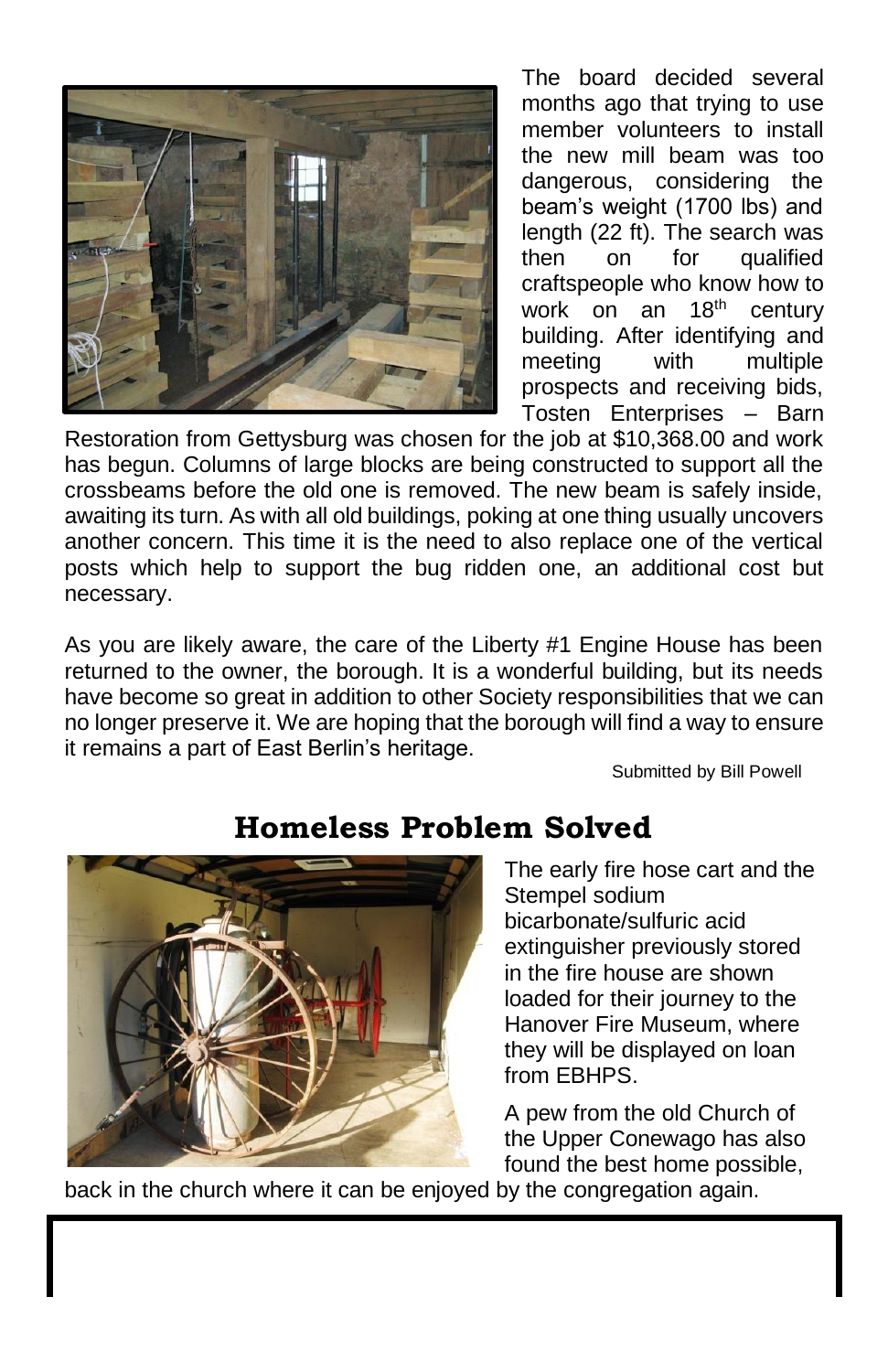## **2020 Calendar of Events**

| <b>DATE</b>                                                                          | <b>EVENT</b>                                                                                                   | TIME                                        | <b>LOCATION</b>                                          |  |  |  |  |
|--------------------------------------------------------------------------------------|----------------------------------------------------------------------------------------------------------------|---------------------------------------------|----------------------------------------------------------|--|--|--|--|
| January 15                                                                           | <b>Board Meeting</b><br><b>General Meeting</b>                                                                 | 6 p.m.<br>7:30 p.m.                         | <b>Red Men's Hall</b><br>$\epsilon$                      |  |  |  |  |
| The Antique Road Show Returns!                                                       |                                                                                                                |                                             |                                                          |  |  |  |  |
| February 19<br>March 18                                                              | <b>Board Meeting</b><br><b>Board Meeting</b><br><b>General Meeting</b><br>"The Enigma Machine"                 | 6 p.m.<br>6 p.m.<br>7:30 p.m.               | $\epsilon$<br>$\epsilon$                                 |  |  |  |  |
| <b>David Peters</b>                                                                  |                                                                                                                |                                             |                                                          |  |  |  |  |
| April 15                                                                             | <b>Board Meeting</b>                                                                                           | 6 p.m.                                      | $\epsilon$                                               |  |  |  |  |
| Special Program- watch www.ebhpspa.org and publicity<br><b>May 20</b><br>for details |                                                                                                                |                                             |                                                          |  |  |  |  |
| June 6<br>June 17<br>July 15                                                         | <b>Annual Cleanup/potluck</b><br><b>Board Meeting</b><br><b>Board Meeting</b><br><b>General Meeting</b>        | <b>TBA</b><br>6 p.m.<br>6 p.m.<br>7:30 p.m. | TBA<br><b>Red Men's Hall</b><br>$\epsilon$<br>$\epsilon$ |  |  |  |  |
|                                                                                      | "George Kennan: Diplomat, Historian, Neighbor, Friend"                                                         |                                             |                                                          |  |  |  |  |
| August 19<br>September 12<br>September 16                                            | <b>Board Meeting</b><br><b>EBACC Fall Festival</b><br><b>Board Meeting</b><br><b>General Meeting</b>           | 6 p.m.<br>6 p.m.<br>7:30 p.m.               | $\epsilon$<br><b>EBACC</b><br><b>Red Men's Hall</b>      |  |  |  |  |
| <b>The Victorian Historian</b><br><b>Adam Shefts</b>                                 |                                                                                                                |                                             |                                                          |  |  |  |  |
| October 21<br>November 18                                                            | <b>Board Meeting</b><br><b>Board Meeting</b><br><b>General Meeting</b>                                         | 6 p.m.<br>6 p.m.<br>7:30 p.m.               | "<br>"<br>$\epsilon$                                     |  |  |  |  |
| <b>Election of Officers and Directors</b><br><b>Program TBA</b>                      |                                                                                                                |                                             |                                                          |  |  |  |  |
| November 27, 28, 29<br>December 6<br>December 12<br>December 16                      | Log House Show 10 a.m. - 4 p.m.<br><b>Historic House Tour</b><br><b>Holiday Dinner</b><br><b>Board Meeting</b> | 6 p.m.<br>6 p.m.                            | Log House<br><b>TBA</b><br>Red Men'sHall<br>$\epsilon$   |  |  |  |  |

**The East Berlin Historical Preservation Society Executive Board 2020**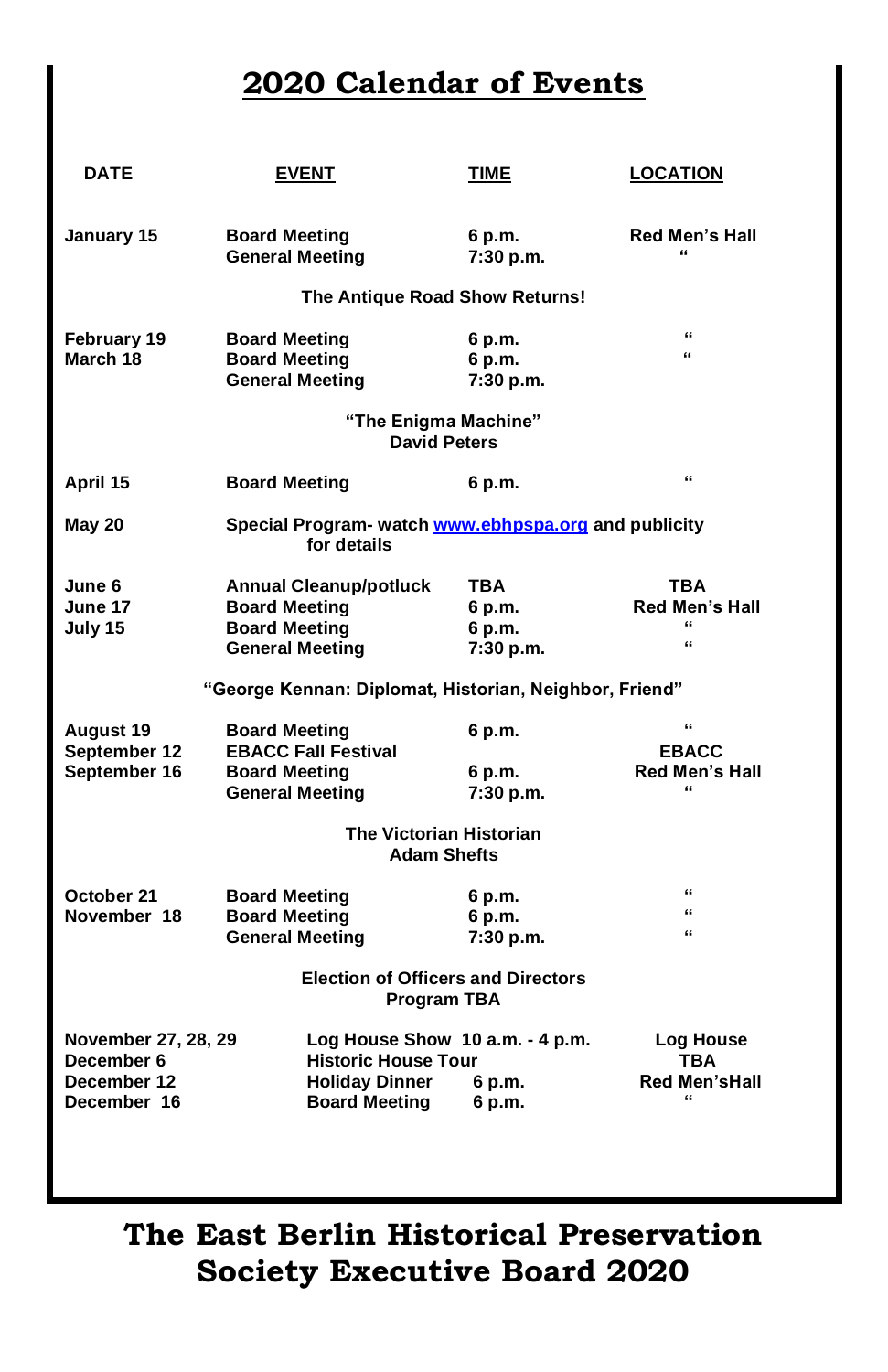**President:** Richard Fox **Vice-president:** (This position is open.) 410 Hoovers School Rd. East Berlin, PA 17316-9571 717-515-3093 [rfoxfire1745@gmail.com](mailto:rfoxfire1745@gmail.com)

**Treasurer:** Hanna Furst **Secretary:** Erma Barnhart 317 N. Schoolhouse Rd. 10 Pine Court Dr. Thomasville, PA 17364 Abbottstown, PA 17301 717-521-4781 717-633-9727 hanna1st@gmail.com barnhut@centurylink.com

#### **Directors**

Debbie Barrick Jane Fox 85 Liberty St. **410 Hoovers** School Rd. Westminster, MD 21157 East Berlin, PA 17316-9571 410-857-4693 717-259-9856 [sewprimitive85@verizon.net](mailto:sewprimitive85@verizon.net) in ignoral ignoral ignoral environment com-1 st term ends Dec. 31, 2020 2

Rick Barrick **Sue Hess** 85 Liberty St. 608 Beaver St. Westminster, MD 21157 East Berlin, Pa 17316 410-236-6745 717-259-7707 Rbarrick85@gmail.com beau48@comcast.net 1st term ends Dec. 31, 2021

Winni Flynn **Luke Miller** 640 Rife Rd. 119 E. King St. East Berlin, PA 17316 East Berlin, PA 17316 717-979-2456 717-451-6406 waflynn@verizon.net 1st term ends Dec. 31, 2021

 $2<sup>nd</sup>$  term ends Dec. 31, 2020

 $2<sup>nd</sup>$  term ends Dec. 31, 2020

 $1<sup>st</sup>$  term ends Dec. 31, 2021

 Mary Titzell 208 West King St. East Berlin, PA 17316 717-965-4993 mtitzell@yahoo.com 1 st term ends Dec. 31, 2020

#### **EAST BERLIN HISTORICAL PRESERVATION SOCIETY**